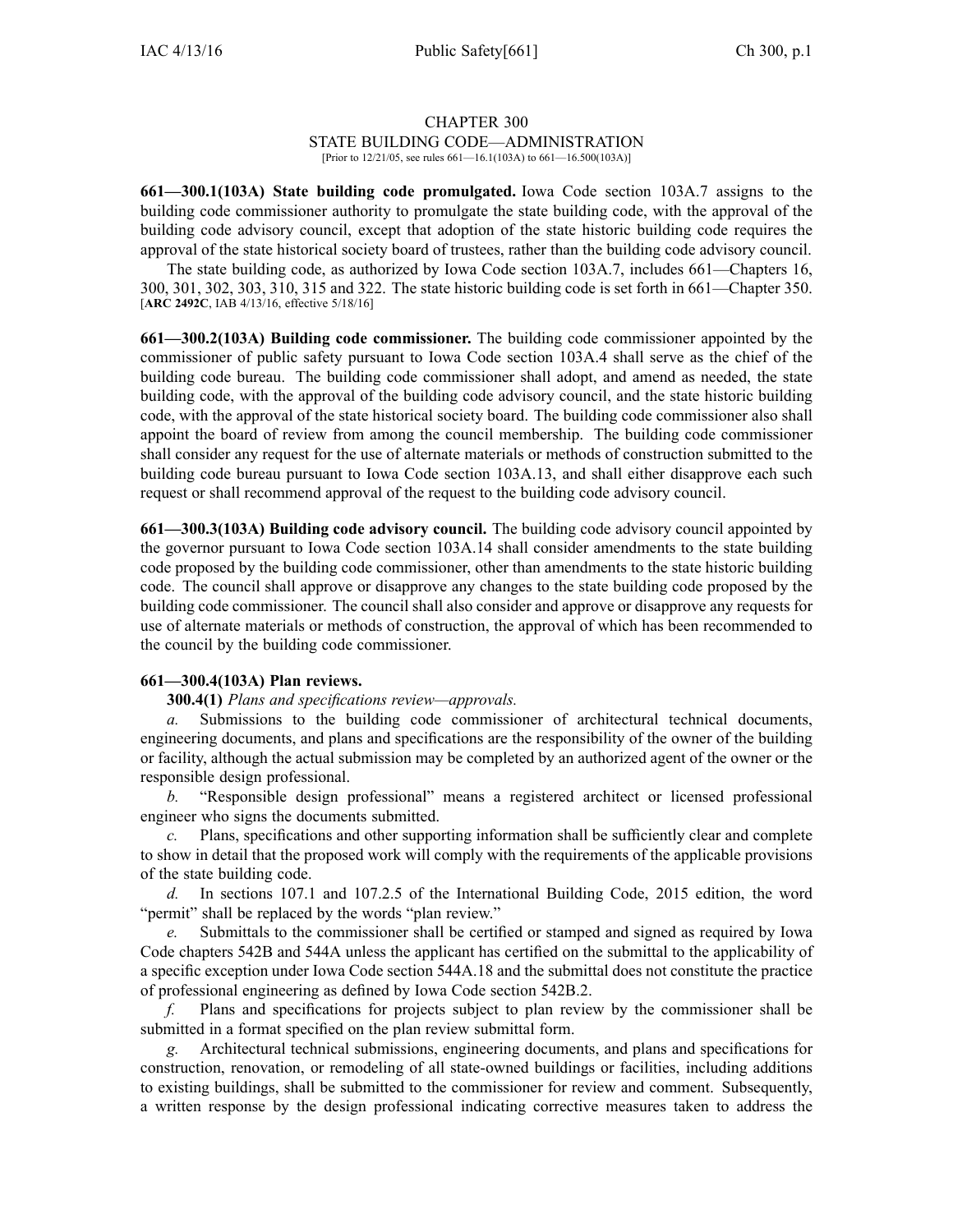commissioner's plan review comments shall be submitted to and approved by the commissioner prior to the issuance of construction documents for bidding. Bidding may commence on <sup>a</sup> project after the preliminary meeting provided for in subrule 300.4(3) if all items on the preliminary meeting checklist have been resolved to the satisfaction of the commissioner.

*h.* Architectural technical submissions, engineering documents, and plans and specifications for the initial construction of any building or facility that will not, when completed, be wholly owned by the state or an agency of the state shall be submitted to the commissioner for review and comment, if the construction is financed in whole or in par<sup>t</sup> with funds appropriated by the state and there is no local building code in effect in the local jurisdiction in which the construction is planned or, if there is such <sup>a</sup> local building code in effect, it is not enforced through <sup>a</sup> system which includes both plan reviews and inspections. Subsequently, <sup>a</sup> written response by the design professional indicating corrective measures taken to address the commissioner's plan review comments shall be submitted to and approved by the commissioner prior to the issuance of construction documents for bidding. Bidding may commence on <sup>a</sup> project after the preliminary meeting provided for in subrule 300.4(3) if all items on the preliminary meeting checklist have been resolved to the satisfaction of the commissioner.

*i.* Architectural technical submissions, engineering documents, and plans and specifications for construction, renovation, or remodeling of all buildings or facilities, including additions to existing buildings, to which the state building code applies, other than those subject to paragraph *"g"* or *"h,"* shall be submitted to the commissioner for review and comment, unless applicability of the state building code is based upon <sup>a</sup> local ordinance enacted pursuan<sup>t</sup> to Iowa Code section [103A.12](https://www.legis.iowa.gov/docs/ico/section/103A.12.pdf). Subsequently, <sup>a</sup> written response by the design professional indicating corrective measures taken to address the commissioner's plan review comments shall be submitted to and approved by the commissioner prior to the issuance of construction documents for bidding. Bidding may commence on <sup>a</sup> project after the preliminary meeting provided for in subrule 300.4(3) if all items on the preliminary meeting checklist have been resolved to the satisfaction of the commissioner.

*j.* If the state building code applies to a construction project based upon a local ordinance adopting the state building code, the submission shall be made to the local jurisdiction, provided that the local jurisdiction has established a building department, unless the local jurisdiction requires submission to the commissioner. Review and approval of such documents by the commissioner shall be at the discretion of the commissioner based upon available resources.

*k.* No project for which <sup>a</sup> life cycle cost analysis is required to be completed pursuan<sup>t</sup> to Iowa Code section [470.2](https://www.legis.iowa.gov/docs/ico/section/470.2.pdf) shall be approved for construction prior to receipt by the commissioner of the life cycle cost analysis, final approval of the life cycle cost analysis by the commissioner and the economic development authority pursuan<sup>t</sup> to Iowa Code section [470.7](https://www.legis.iowa.gov/docs/ico/section/470.7.pdf), and the completion of all applicable requirements established in Iowa Code section [470.7](https://www.legis.iowa.gov/docs/ico/section/470.7.pdf).

*l.* No project for which an energy review is required pursuant to subrule 303.1(3) shall be approved for construction prior to the receipt by the commissioner of the energy review.

NOTE: Compliance with the requirements of paragraphs *"k"* and *"l"* at the earliest practical time is strongly recommended. In no case shall the submission occur later than specified in the applicable statutory provisions and provisions of the state building code.

*m.* Any submission to the commissioner of architectural technical submissions, engineering documents, or plans and specifications for construction, excep<sup>t</sup> for plans to renovate or remodel residential buildings of one or two units, shall include <sup>a</sup> statement that the construction will comply with all applicable energy conservation requirements.

**300.4(2)** *Copies and fees.* See 661—Chapters 16 and 322 for fees pertaining to factory-built structures.

*a.* Codes and standards adopted by reference in the state building code which are published by other organizations, including, but not limited to, the American National Standards Institute, the International Code Council, the International Association of Plumbing and Mechanical Officials, and the National Fire Protection Association, may be purchased from the publishing organization. A copy of each code or standard adopted by reference in the state building code has been deposited in the Iowa state law library.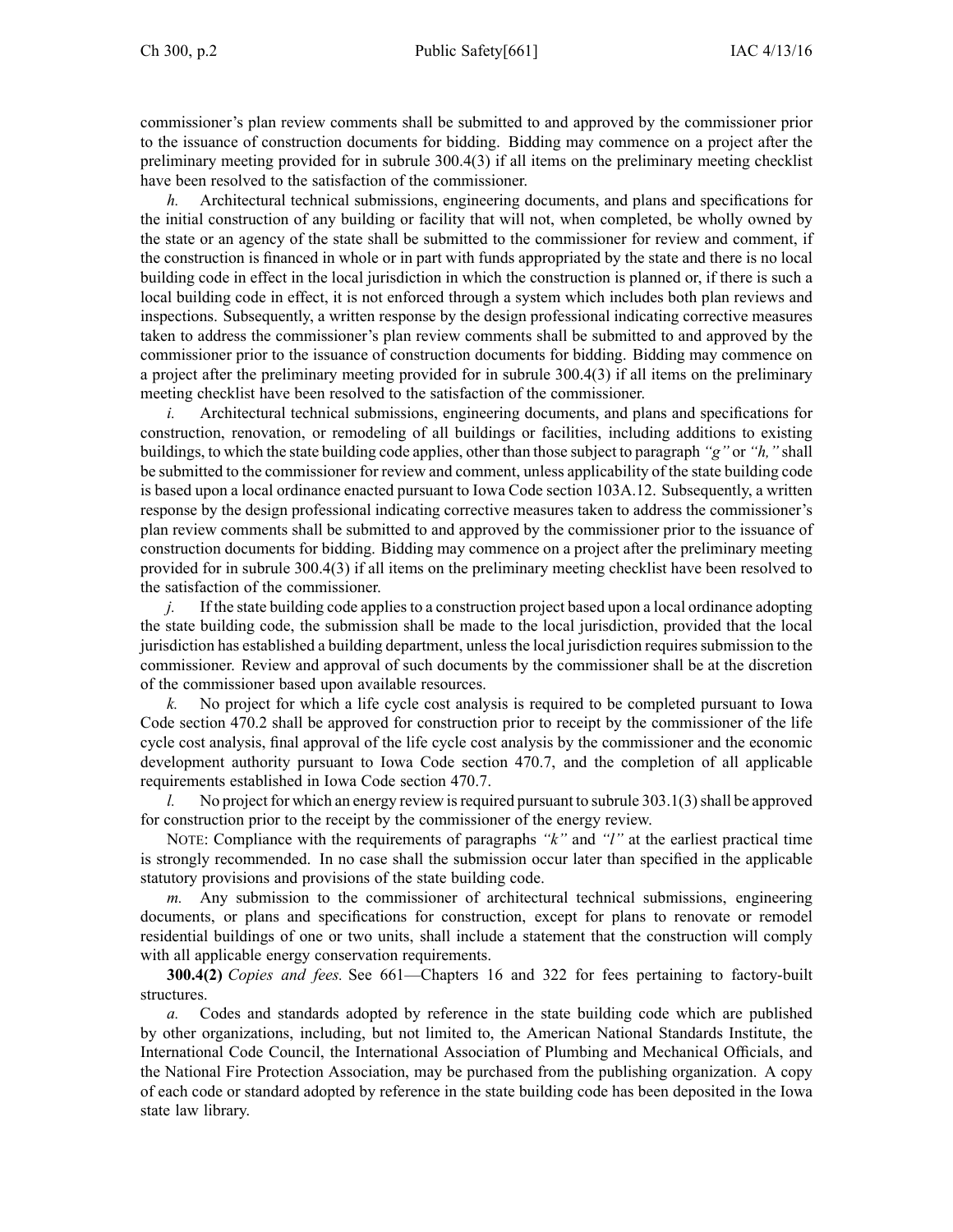*b.* The fees for plan reviews completed by the building code bureau shall be calculated as follows:

| <b>Estimated Construction Costs</b>                                                                                                                          | <b>Calculation of Plan Review Fee</b>                                                                     |
|--------------------------------------------------------------------------------------------------------------------------------------------------------------|-----------------------------------------------------------------------------------------------------------|
| Up to and including \$1 million                                                                                                                              | \$.58 per thousand dollars or fraction<br>thereof (minimum fee \$200)                                     |
| More than \$1 million                                                                                                                                        | \$580 for the first \$1 million plus<br>\$.32 for each additional thousand<br>dollars or fraction thereof |
| The plan review fees for fire suppression systems and fire alarm systems are separate fees and<br>shall be calculated as follows:                            |                                                                                                           |
| <b>Fire Protection System Costs</b>                                                                                                                          | <b>Plan Review Fee</b>                                                                                    |
| Fire suppression systems whose construction cost for<br>materials and installation is calculated to be up to and<br>including \$5,000                        | \$100                                                                                                     |
| Fire suppression systems whose construction cost for<br>materials and installation is calculated to be more than<br>\$5,000 and up to and including \$20,000 | \$200                                                                                                     |
| Fire suppression systems whose construction cost for<br>materials and installation is estimated to be more than<br>\$20,000                                  | \$400                                                                                                     |
| Fire alarm systems whose construction cost for materials<br>and installation is calculated to be up to and including<br>\$5,000                              | \$100                                                                                                     |
| Fire alarm systems whose construction cost for materials<br>and installation is calculated to be more than \$5,000 and<br>up to and including \$20,000       | \$200                                                                                                     |
| Fire alarm systems whose construction cost for materials<br>and installation is estimated to be more than \$20,000                                           | \$400                                                                                                     |

Payment of the assigned fee shall accompany each plan when submitted for review. Payment shall be made by money order, check or draft made payable to the Treasurer, State of Iowa.

NOTE: Plan review fees for assisted living projects are contained in Iowa Code section [231C.18\(2\)](https://www.legis.iowa.gov/docs/ico/section/231C.18.pdf)*"c."* Elder group home plan review fees are contained in Iowa Code section [231B.17](https://www.legis.iowa.gov/docs/ico/section/231B.17.pdf). Adult day services plan review fees are contained in Iowa Code section [231D.4](https://www.legis.iowa.gov/docs/ico/section/231D.4.pdf).

*c.* A person who has submitted <sup>a</sup> plan for review for which <sup>a</sup> fee has been assessed pursuan<sup>t</sup> to paragraph *"b"* is eligible to receive <sup>a</sup> refund of the fee if the plan has not been approved or rejected within 60 calendar days of its receipt by the building code bureau. A person who believes that <sup>a</sup> refund is due shall notify the building code commissioner who shall provide <sup>a</sup> form to the person who submitted the plan for review to reques<sup>t</sup> <sup>a</sup> refund. If the reques<sup>t</sup> for refund is approved, the building code commissioner shall cause <sup>a</sup> check for the amount of the refund to be issued to the individual or organization that originally paid the fee. If the original submission of the plan is incomplete, the fee shall be refunded only if the plan has not been approved or rejected within 60 days of <sup>a</sup> full and complete submission of the plan. "Approved or rejected within 60 days" means that <sup>a</sup> letter approving or rejecting the plan has been presented or mailed to the submitter within 60 days of the date of receipt by the building code bureau, within the meaning of "time" as defined in Iowa Code section [4.1](https://www.legis.iowa.gov/docs/ico/section/4.1.pdf).

**300.4(3)** *Preliminary meeting.* The responsible design professional for <sup>a</sup> project shall schedule <sup>a</sup> preliminary meeting with the building code bureau to discuss code compliance issues early in the design development phase. The responsible design professional shall contact the bureau to schedule the preliminary meeting. There is no separate fee for <sup>a</sup> preliminary meeting. If the responsible design professional plans to reques<sup>t</sup> approval to bid the project as par<sup>t</sup> of the preliminary meeting, the responsible design professional shall reques<sup>t</sup> <sup>a</sup> copy of the document "Preliminary Meeting Checklist" at the time the meeting is scheduled and shall be prepared to address all applicable issues identified on the checklist at the preliminary meeting. Approval to bid the project shall not be given unless all applicable issues identified on the checklist have been addressed to the satisfaction of the commissioner.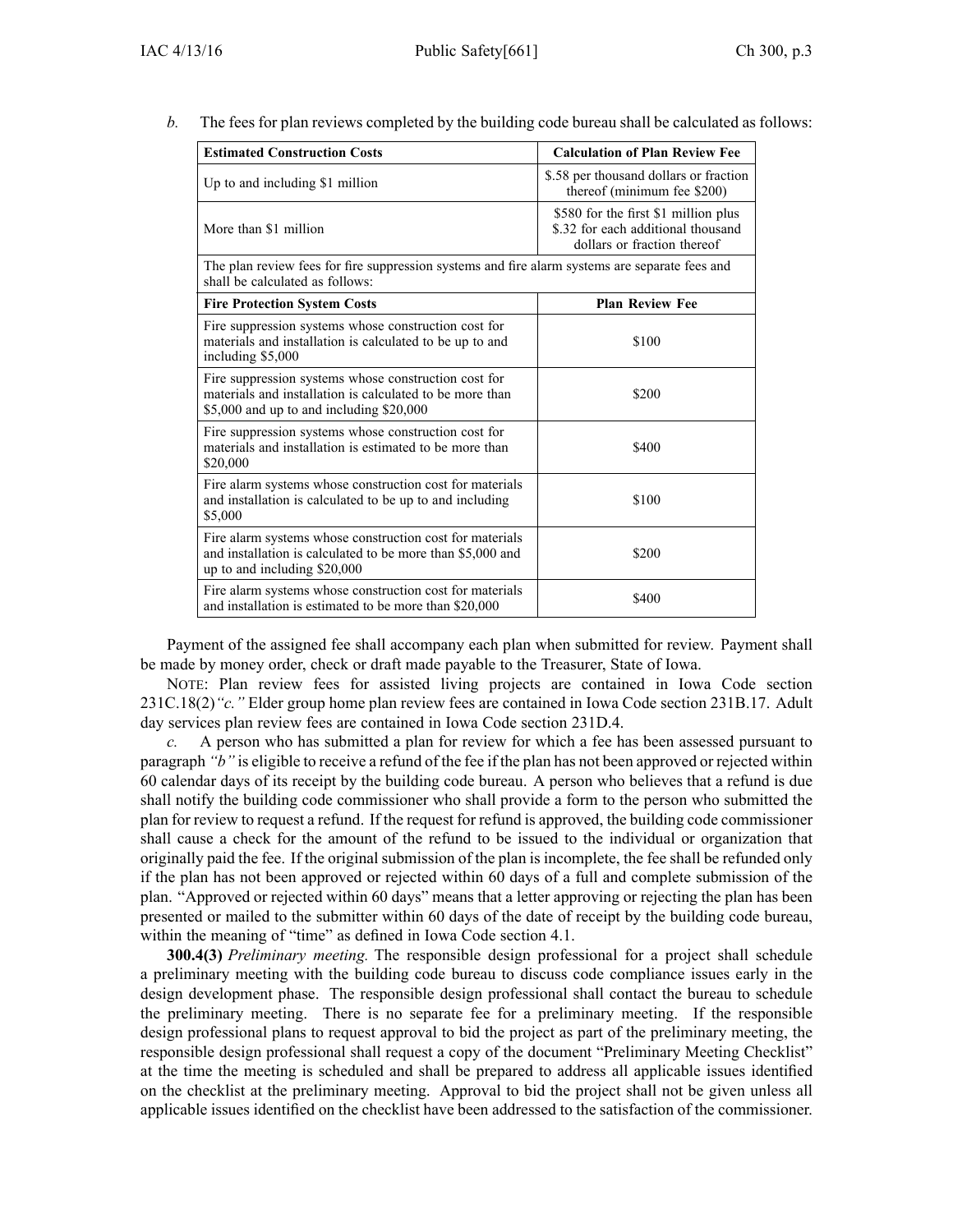### **300.4(4)** *Requests for staged approvals.*

*a.* Requests for approval to begin foundation work shall be submitted to the building code bureau in writing and may be transmitted by mail, E-mail or fax or in person. Foundation approval may be granted by the bureau in writing, following <sup>a</sup> preliminary meeting, if the construction plans and specifications are found to be in compliance with the requisite code provisions.

*b.* Requests for approval to continue construction beyond the foundation, up to and including the shell of the building, shall be submitted to the bureau in writing and may be transmitted by mail, E-mail or fax or in person. These requests will be evaluated on <sup>a</sup> case-by-case basis, and approval or denial of the requests will be transmitted to the submitter in <sup>a</sup> written form.

**300.4(5)** *Fast-track projects.* While fast-track projects are not encouraged, fast-track projects may be considered by the commissioner on <sup>a</sup> case-by-case basis. If <sup>a</sup> fast-track project is initially approved, <sup>a</sup> written plan of submittal, review and approval will be developed for each project. All projects approved for fast-track review must be submitted in an electronic format that is acceptable to the commissioner.

NOTE: Fast-track projects are not encouraged and will be approved only on the basis of good cause shown.

[**ARC 8305B**, IAB 11/18/09, effective 1/1/10; **ARC 2492C**, IAB 4/13/16, effective 5/18/16]

### **661—300.5(103A) Inspections.**

**300.5(1)** Any building or facility for which construction is subject to <sup>a</sup> plan review by the commissioner, excep<sup>t</sup> construction involving any building or facility owned by the board of regents or by any institution subject to the authority of the board of regents, shall be subject to inspection by the commissioner or staff of the bureau or division at the direction of the commissioner or by <sup>a</sup> third party with whom the commissioner contracts to conduct inspections of buildings and facilities subject to the state building code.

EXCEPTION: Construction which is limited to building renovations or repairs shall not be subject to inspection by the commissioner.

**300.5(2)** Any construction involving any building or facility owned by the board of regents or by an institution subject to the authority of the board of regents shall be subject to inspection by the commissioner or staff of the bureau or division at the direction of the commissioner.

EXCEPTION: Construction which is limited to building renovations or repairs shall not be subject to inspection by the commissioner.

**300.5(3)** Buildings subject to inspection by the state building code commissioner, excep<sup>t</sup> construction involving any building or facility owned by the board of regents or by any institution subject to the authority of the board of regents, shall pay an inspection fee based upon the construction cost of the project. The inspection fee shall be calculated as follows:

| <b>Construction Cost</b>    | <b>Base Inspection Fee</b> |
|-----------------------------|----------------------------|
| Up to $$100,000$            | \$598                      |
| \$100,001 to \$1,000,000    | \$645                      |
| \$1,000,001 to \$10,000,000 | \$722                      |
| \$10,000,001 and above      | \$783                      |
| Follow-up inspection        | \$214                      |

The base inspection fee shall cover three inspections—a foundation, rough-in and final. The base inspection fee shall be due and payable at the time completed construction documents are submitted for review. The plan review will not be conducted until the proper base inspection fee is paid. Checks should be made payable to the Treasurer, State of Iowa, and delivered to the bureau office. This fee is separate and distinct from the plan review fee established in subrule 300.4(2).

Additional inspections may occur for any of the following reasons:

*a.* During one of the three base inspections, code violations are identified that require that <sup>a</sup> follow-up inspection be conducted to verify that the violations have been corrected.

*b.* Upon arrival, the inspector finds that the project is not ready for the type of inspection requested.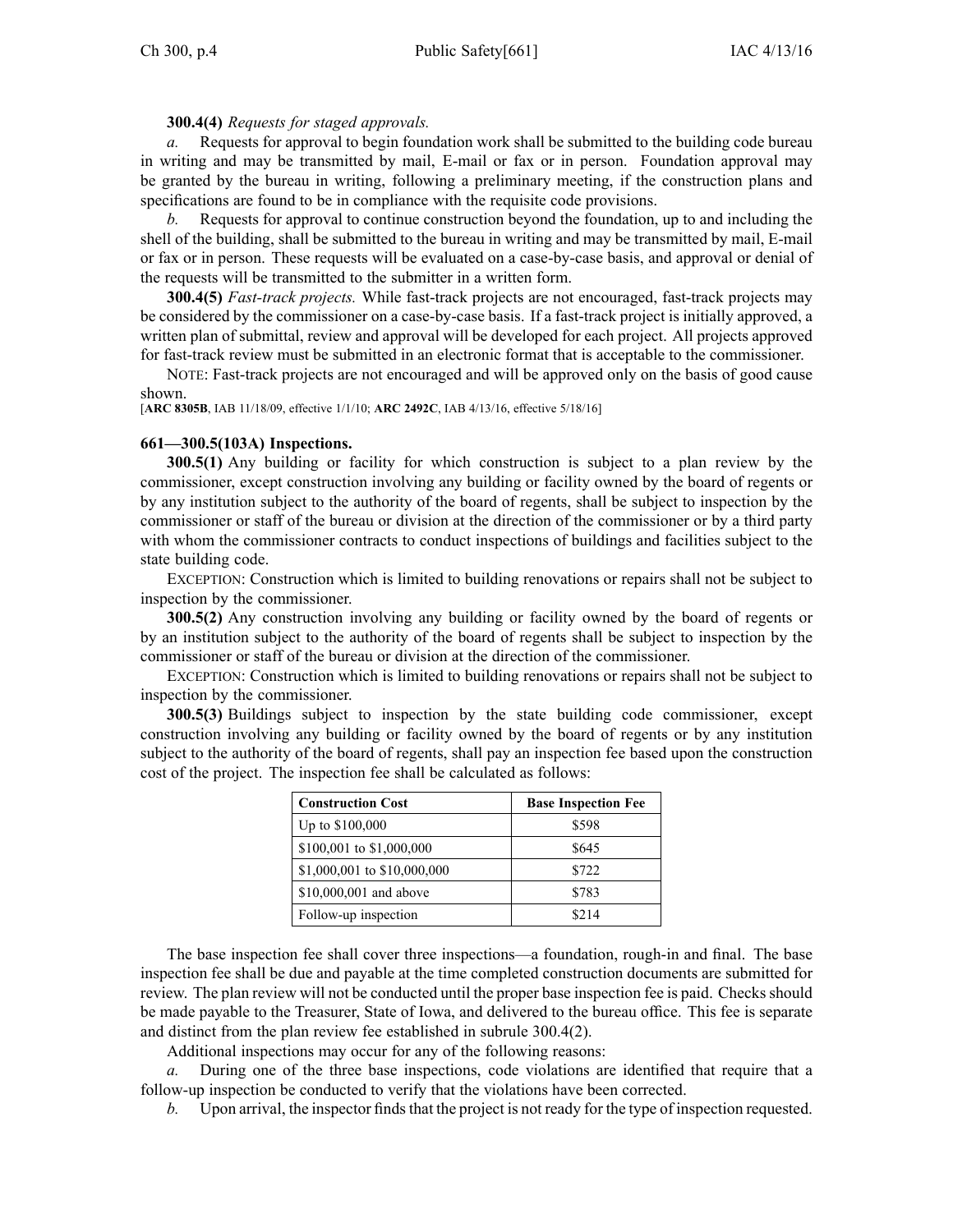*c.* By special reques<sup>t</sup> of the project designer, contractor or owner.

*d.* Upon order of the building code commissioner (no additional charge).

The fee for each additional inspection shall be calculated individually as follows:

One hour on site  $=$  \$206

One to two hours on site  $=$  \$240

Two to three hours on site  $=$  \$273

Three to four hours on site  $=$  \$307

Four to five hours on site  $= $341$ 

Five to six hours on site  $=$  \$374

Additional inspection fees will be billed to the responsible architect or building contractor on <sup>a</sup> monthly basis. The building may receive only temporary approval for occupancy if unpaid inspection fees remain at the time of final inspection.

Inspection fees and standard operating procedures for construction involving any building or facility owned by the board of regents or by any institution subject to the authority of the board of regents shall be established through <sup>a</sup> written agreemen<sup>t</sup> between the commissioner and the board of regents.

**300.5(4)** Any person who performs <sup>a</sup> building code inspection on behalf of the building code commissioner shall have and maintain one of the following: (1) current certification as <sup>a</sup> commercial building inspector by the International Code Council, or (2) other equivalent certification approved by the building code commissioner. An employee of the department who performs an inspection on behalf of the building code commissioner shall, in addition, meet any requirements for the job class in which the employee is classified as established by the department of administrative services, pursuan<sup>t</sup> to Iowa Code chapter 8A, [subchapter](https://www.legis.iowa.gov/docs/ico/chapter/8A.pdf) IV, par<sup>t</sup> 2.

EXCEPTION: An employee of the department who performs inspections on behalf of the building code commissioner may perform such inspections for no more than six months prior to obtaining the required certification.

[**ARC 8305B**, IAB 11/18/09, effective 1/1/10]

**661—300.6(103A) Local code enforcement.** Provisions of the state building code applicable statewide or applicable in <sup>a</sup> local jurisdiction which has adopted the state building code by local ordinance may be enforced by the local jurisdiction.

Any local jurisdiction which adopts the state building code by local ordinance may further adopt provisions for the administration and enforcement of the building code by the local jurisdiction. These provisions may include administrative provisions contained in the codes adopted by reference as par<sup>t</sup> of the state building code and may include other provisions at the discretion of the local jurisdiction.

**300.6(1)** *Creation of department.* There may be established within the governmental subdivision <sup>a</sup> "building department" which shall be under the jurisdiction of the building official designated by the appointing authority. Within the state building code, including publications adopted by reference within the state building code, the terms "administrative authority," "authority having jurisdiction," and "authorized representative" shall mean the building official.

**300.6(2)** *Powers and duties of building official.* The building official in those governmental subdivisions establishing <sup>a</sup> building department shall enforce all the provisions of any applicable building code as prescribed by local law or ordinance and as outlined by Iowa Code section [103A.19](https://www.legis.iowa.gov/docs/ico/section/103A.19.pdf).

**300.6(3)** *Permits only.* Any governmental subdivision that has not established a building department but requires <sup>a</sup> permit to construct or an occupancy permit or both shall be known as the "issuing authority."

**300.6(4)** *Statement of compliance with energy conservation requirements.* Any application for <sup>a</sup> building permit, excep<sup>t</sup> for applications to renovate or remodel residential buildings of one or two units, shall include <sup>a</sup> statement that the construction will comply with all applicable energy conservation requirements.

These rules are intended to implement Iowa Code chapter [103A](https://www.legis.iowa.gov/docs/ico/chapter/103A.pdf).

[Filed 12/2/05, Notice 9/14/05—published 12/21/05, effective 4/1/06] [Filed 11/2/06, Notice 9/27/06—published 11/22/06, effective 1/1/07]